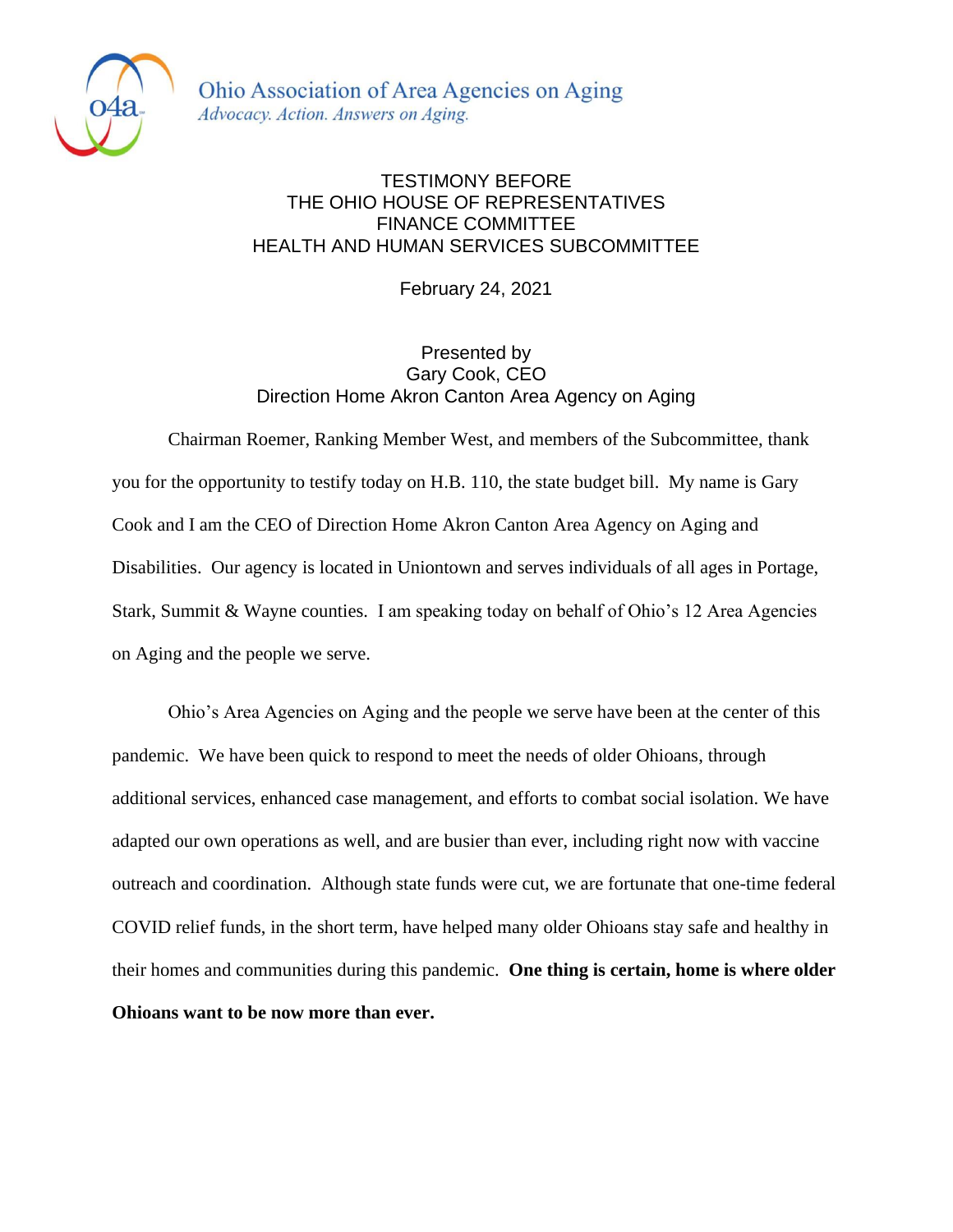There's a saying that goes something like this: Show me where you spend your money and I'll show you what your priorities are. Ohio's system is set up for a continuum of care, from home to assisted living to full skilled nursing care. Within that continuum, however, only one type of care is an entitlement in the Medicaid program – meaning that under federal law it must be offered – and that is nursing home care. Additionally, nursing home care is the only type of care to consistently receive rate increases.

Meanwhile, home and community-based services for older Ohioans and people with disabilities have been underfunded for years. The funding for HCBS has not come close to meeting the demand or the actual cost to serve. The demand for home and community-based services continues to grow as our state grows older, and even more so because of the pandemic. This is not a new development; we have appeared before the General Assembly, and met with you and your predecessors, over the last several years, to bring attention to this situation.

For years, our agencies and the providers we work with have done the best we can with the resources available. We have done a lot with a little. We have actually saved the state money – an estimated \$12 billion in the 40 years we have been promoting home and communitybased care.

What is the state paying for? Right now, 11,000 unused nursing home beds, for one thing. Consistent rate increases for nursing homes. Capitation rate and increases for managed care plans. Meanwhile, home and community-based providers occasionally receive one-time, small rate increases that do not provide systemic long-term solutions.

We are appreciative of the modest one-time increases being proposed in HB 110 but they only delay the inevitable if we don't act now. They are a patch, not a solution. We have a choice

2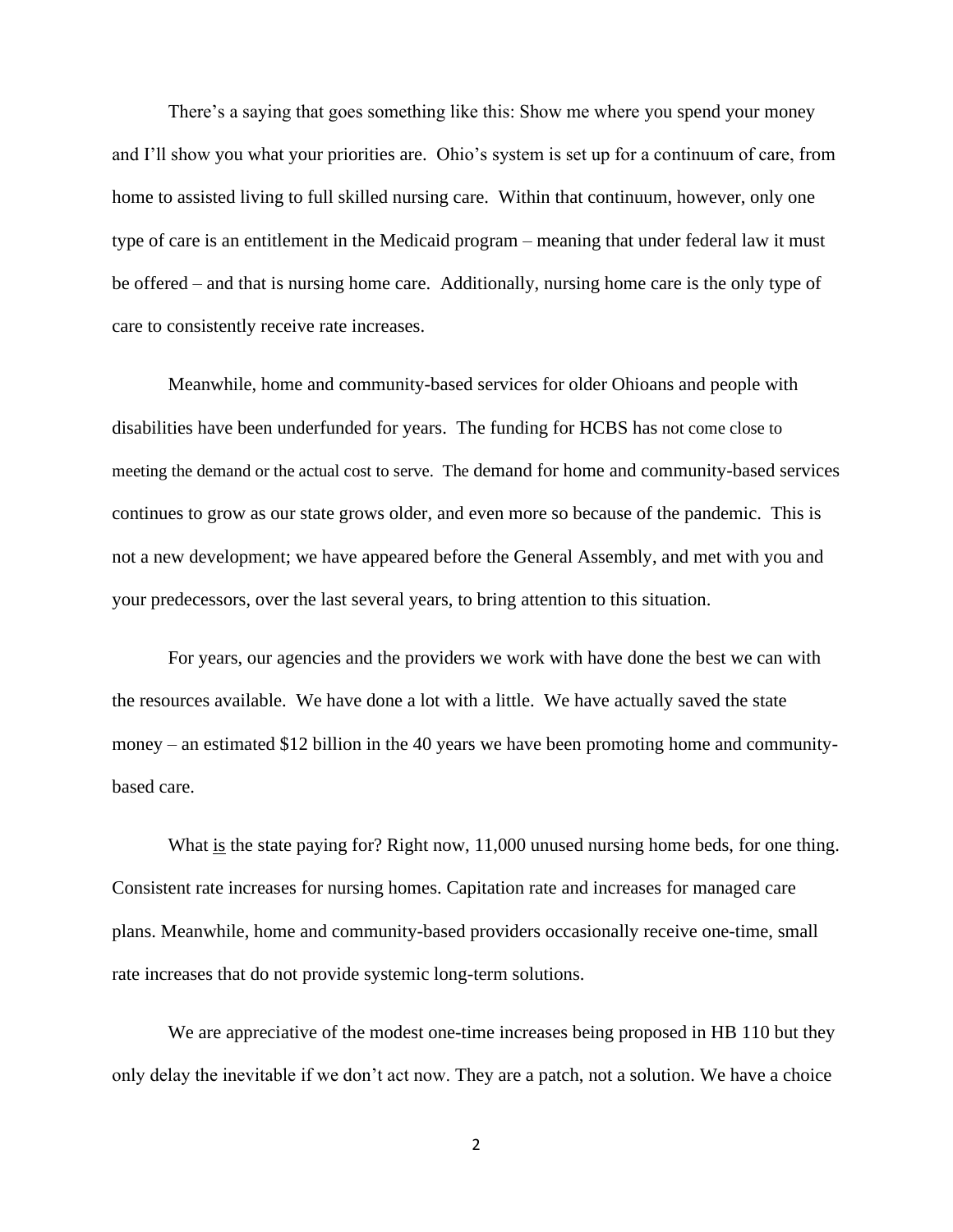to support people where they want to be, in the most cost-effective settings, in a way that provides equal access to these services. Right now, however, people are essentially on a waiting list, or going without care, and the possible outcomes will inevitably be an increase in nursing facility care and increased risk of elder abuse, neglect or exploitation. The state must invest in care supporting older Ohioans and people with disabilities equitably (at home, in assisted living, in nursing facilities) so that **home is a real option for all Ohioans**.

There are two ways we can start to do that now.

**First, we ask that the state increase funding to at least \$10 million per SFY for non-Medicaid services for older Ohioans such as meals, transportation, and personal care services so they can remain safe and healthy in their homes and communities. Funding should be provided to the AAAs without carve outs to meet local community needs.** *(Senior Community Services ALI 490-411)*

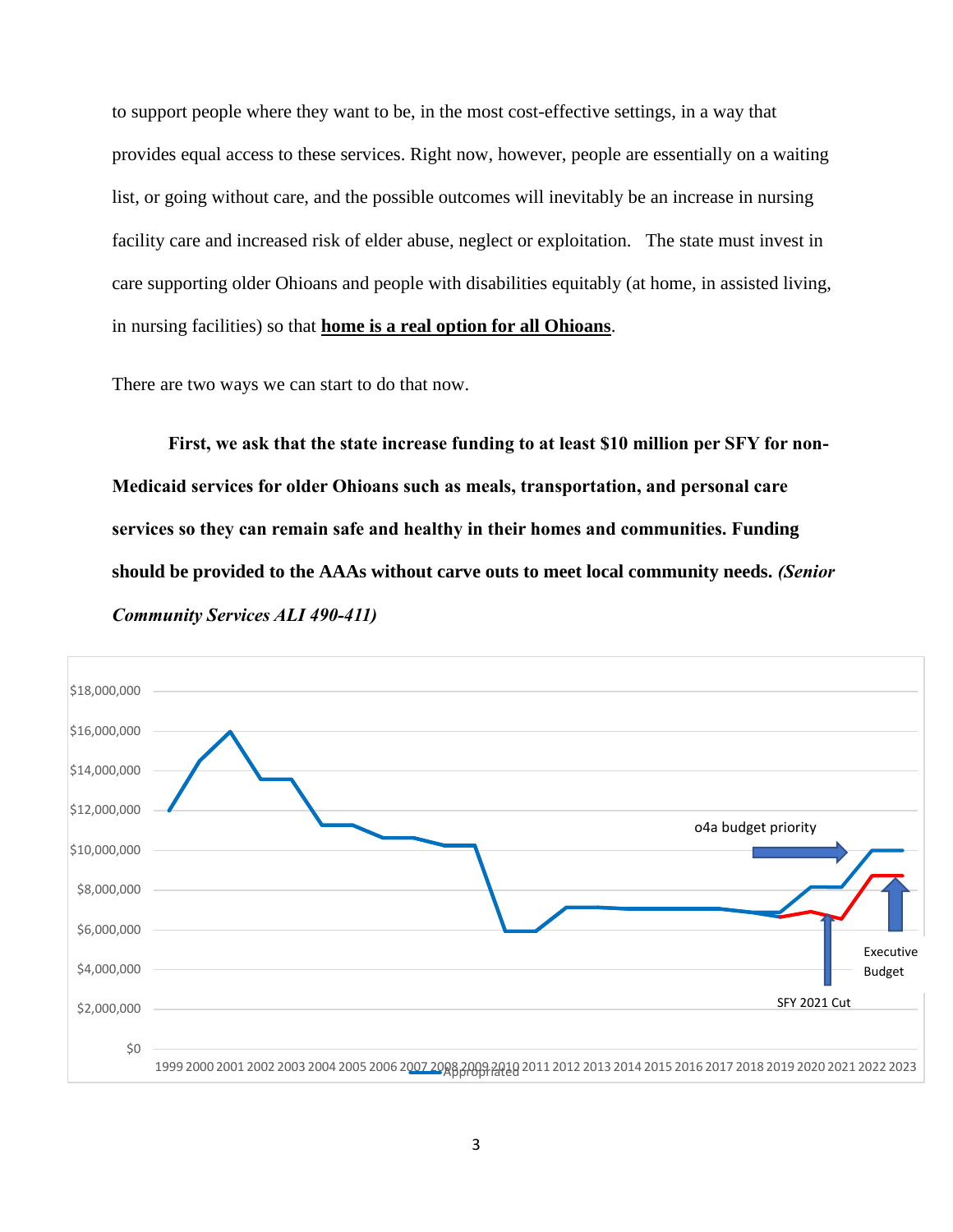We work with public and private partners to provide the right supports to promote independence and healthy aging, and enable all of us to stay connected and engaged as we age. Transportation, meals, housing assistance, personal care, and other types of support mitigate social isolation by connecting us to our communities as we age.

We leverage federal, state and local resources so that we have the flexibility to ensure our communities' local needs and preferences are taken into consideration and that the resulting local delivery system is tailored to our communities. State funding through the Senior Community Services line item allows the state to draw down federal Older Americans Act dollars, and provides low cost and less intensive interventions for individuals 60 and older who do not yet need Medicaid.

Senior Community Services funding allows the Area Agencies on Aging to:

- delay and divert from enrollment in Medicaid,
- address determinants of long-term poverty (Housing, Nutrition, Transportation, etc.),
- enhance health and wellness programming,
- support family caregivers,
- include high risk and diverse populations; and
- Maximize new and existing Medicare benefits.

HB 110 provides for a small increase to the Senior Community Services line item compared to the appropriated amount from the last budget; additionally, a part of this funding will be used by the Department of Aging to continue the expansion of the federal Senior Farmers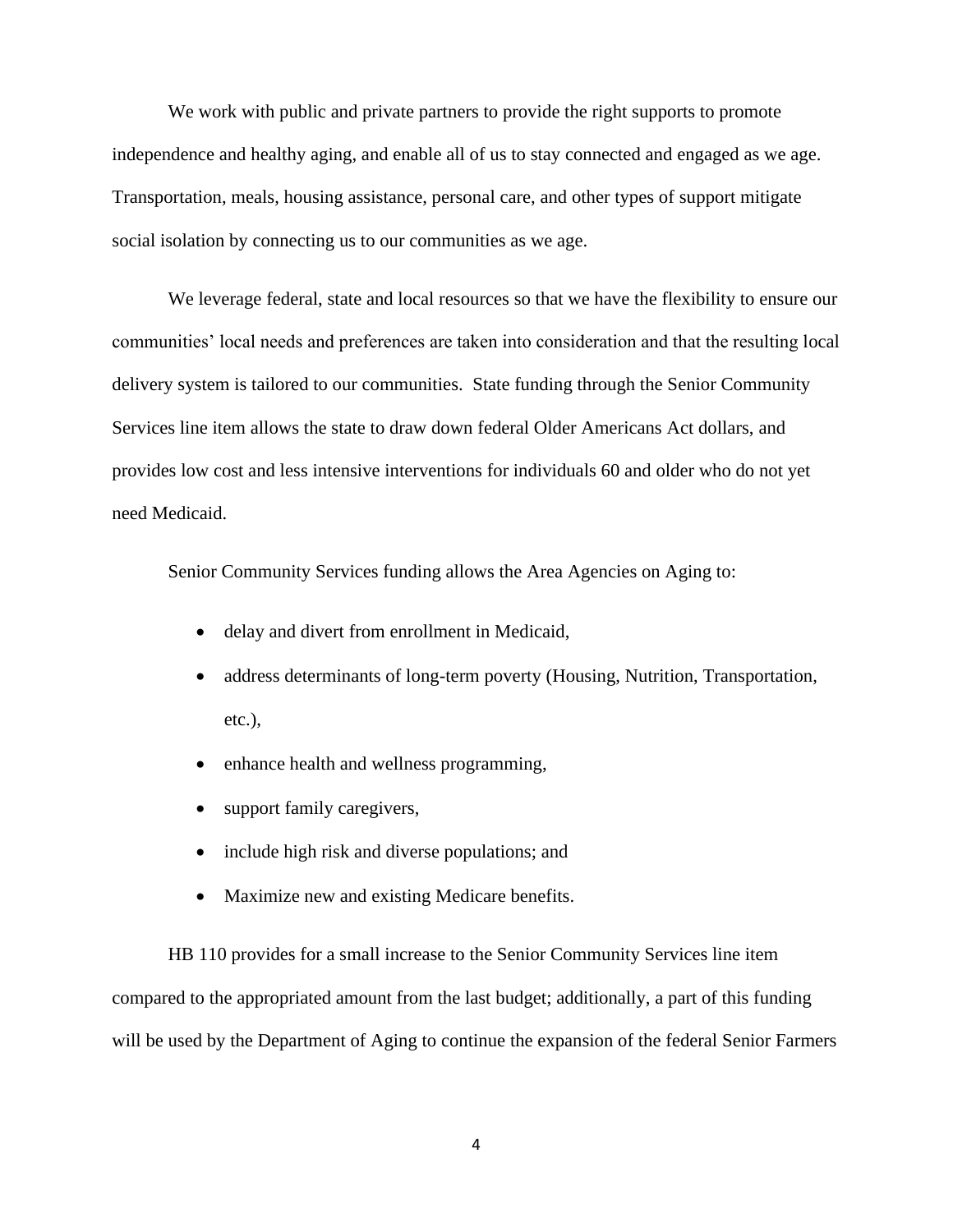Market Nutrition program. As a result, we expect the amount provided to the Area Agencies on Aging to remain unchanged from the previous budgets despite the increasing need.

This line item was recently cut because of the state's economic condition, but fortunately we received one-time federal COVID relief funding to fill the gap and meet the immediate need caused by the pandemic. One time relief funding, however, cannot make up for the longstanding need for resources to support the many services that older Ohioans rely on to remain at home and engaged with our communities. We all want dignity, self-determination, and quality of life as we age, and these services are critically important if we want to meet that goal and be the "best state in the country in which to age."

**Second, we ask that the state provide a greater increase in Medicaid reimbursement rates for PASSPORT and MyCare home care, Assisted Living, and other services for older Ohioans and people with disabilities so they can remain safe and healthy in their homes and communities and so that care at home is treated equally as an option to nursing home care. Services are not available for everyone who needs them and providers cannot afford to help those most in need.** *(ALI 651525 Medicaid Health Care Services)*

This cannot be understated: we have a workforce shortage. We cannot find aides for all who need them right now. A poll our association recently conducted revealed more than 2000 individuals enrolled in waiver programs going without personal care services. This number continues to grow. **In my agency, as of February, we now have 533 people waiting for personal care in the Medicaid waiver programs, including PASSPORT, MyCare, and Ohio Home Care.**